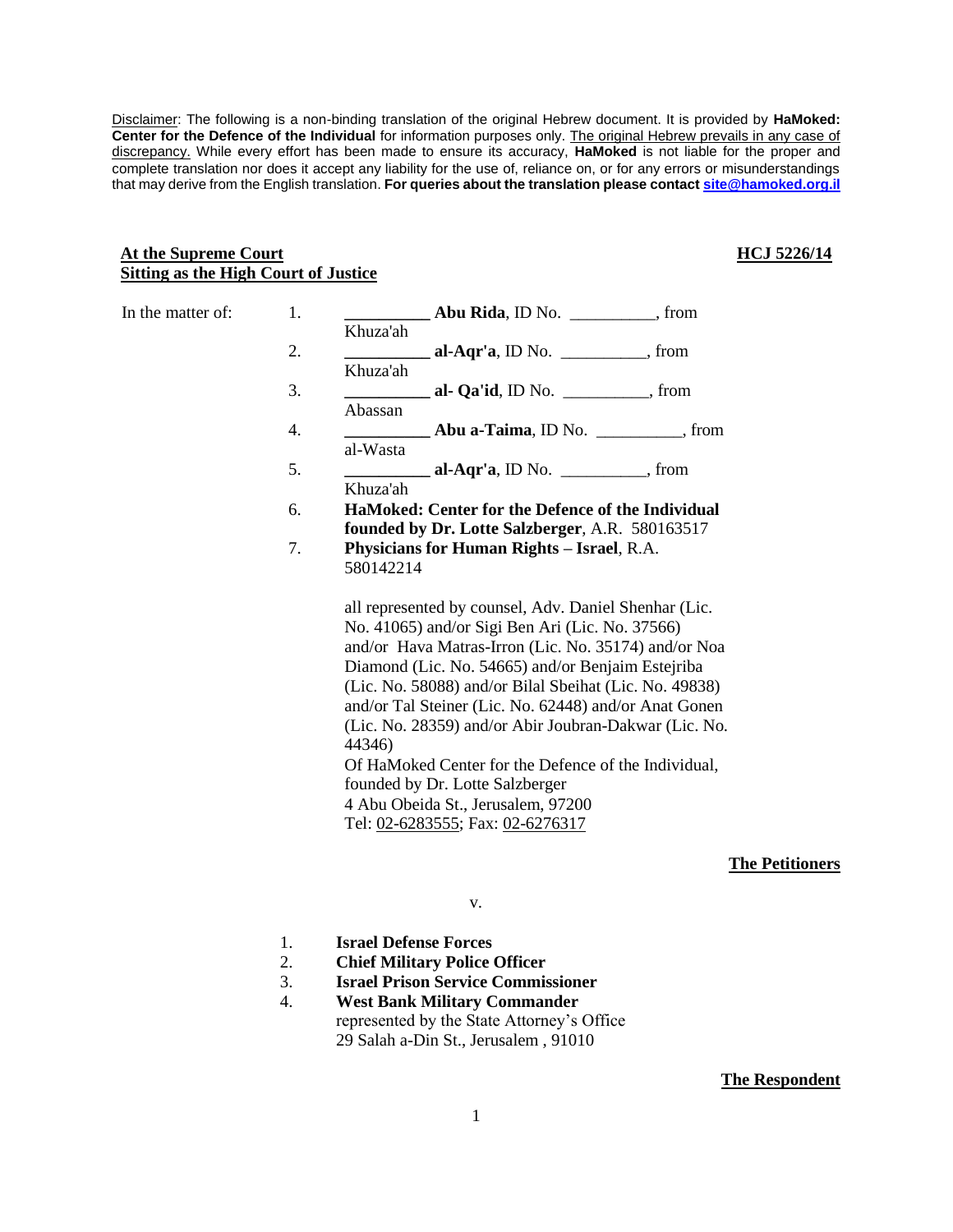# **Petition for a writ of Habeas Corpus**

A petition for a writ of Habeas Corpus is hereby filed which is directed at the Respondents ordering them to appear and show cause why:

- a. Respondent 1 should not notify the relatives of Petitioners  $1 5$  (hereinafter: **the Petitioners**) what happened to the Petitioners who went missing during the fighting in Gaza on 25 and 26 July and may have been detained by Israeli security forces, and whose present whereabouts are unknown, whether it is holding or whether anyone else is holding them on its behalf, where they are being held and pursuant to what law, and, if released or transferred to another body – when, where, to whom and what it knows about their current whereabouts. Inasmuch as the Petitioners are being unlawfully held by an Israeli authority, the Honorable Court is requested to order their release.
- b. Respondent 2 why he does not maintain updated information on the detention and whereabouts of each detained resident of the Gaza Strip who has been detained during the fighting in the Gaza Strip and is held by any state authority.
- c. Respondents 3 and  $4 if$  the Petitioners are held by any of them why they should not record, as required by law, the place of detention of the detainees in real time.

# **Request for Urgent Hearing**

## **The Honorable Court is requested to schedule an urgent hearing of the petition.**

This petition concerns the most fundamental right of every detainee detained by Israeli soldiers or other Israeli security forces, to have his detention and whereabouts known. This right is a condition for exercising the detainee's other rights - the right to legal counsel, the right to challenge the conditions of his detention, etc. The detainee's family also has the right to know what has happened to him and where he is being held.

The law prescribes that notification of the place of detention of a detainee shall be given to a person related to him **without delay**. No information was given to Petitioners' family since their disappearance. The family's uncertainty, concern, and anxiety grow with the passage of time. The passing time also frustrates – minute by minute – the exercise of the most fundamental rights of detainees who are in custody, unable to protect their interests by themselves.

If the Petitioners are still in the hands of state authorities, the families are entitled, by law, to be informed **immediately** of their whereabouts and to appoint counsel to represent them in the detention proceedings. If they are no longer in State hands, the State must **urgently** provide any information that will assist in locating and protecting them, if necessary.

As the Gaza Strip is in a state of chaos, many families still do not know whether their loved ones have been incarcerated, become refugees or are buried under the rubble. Reliable information about the identity of the individuals detained by Israel would help alleviate some the anxiety and uncertainty felt by the families, quite aside from the fact that once information is provided about the detention and whereabouts of the Petitioners, it would be possible to appoint counsel to represent them in detention proceedings. Hence the urgency in obtaining the information.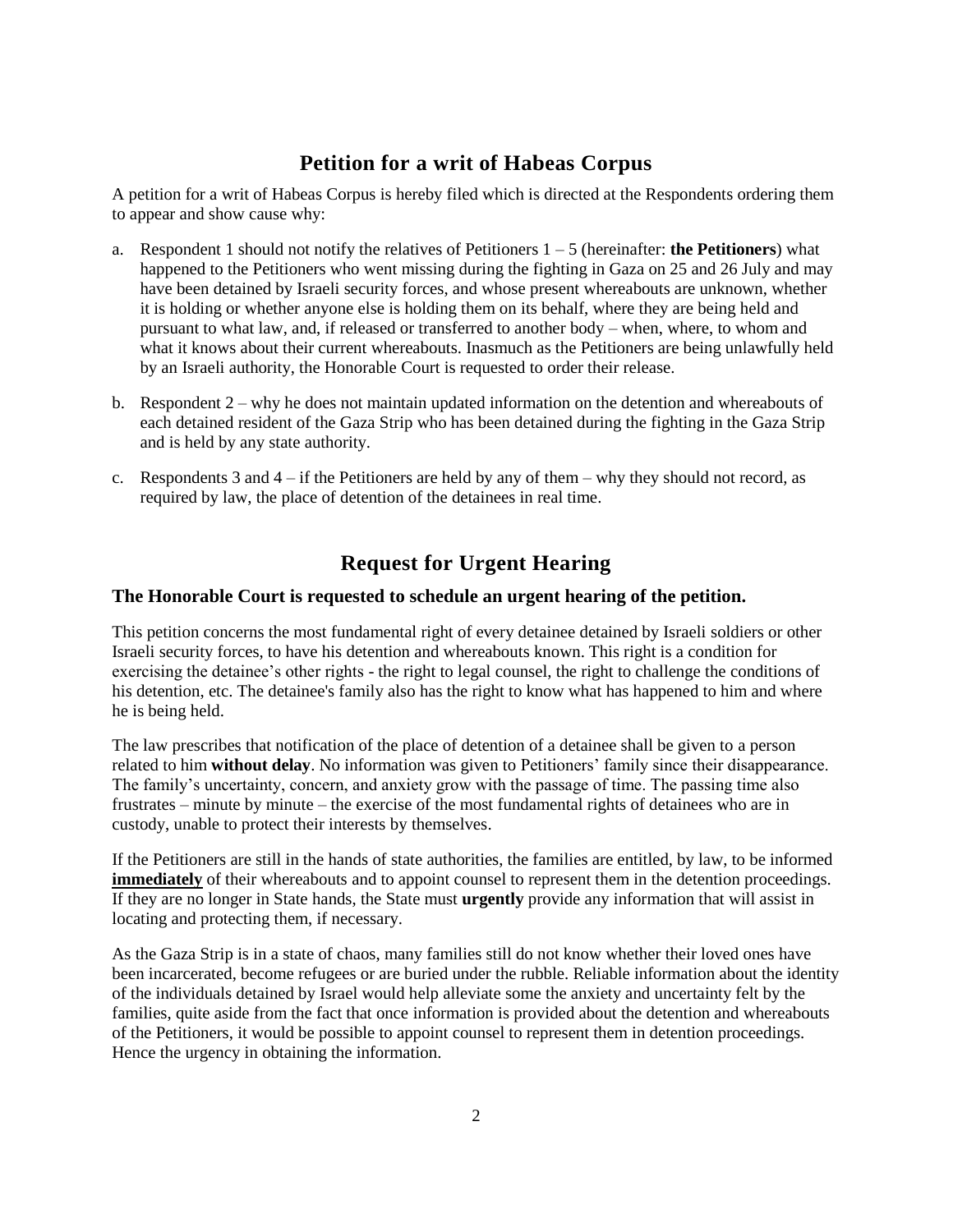In a number of petitions for writs of Habeas Corpus submitted to this Honorable Court by Petitioner 6, with respect to residents of the Occupied Palestinian Territories detained by Israeli soldiers or other security forces, the Court instructed the Respondent to respond **within 24 hours**. So, for example, in HCJ 2878/13 **Nasser et al. v. IDF Commander in the West Bank.**

# **The Grounds for the Petition**

# **The Petitioners' Matter**

- 1. Petitioner 1 is 27 years old, a resident of the village of Khuza'ah, near Khan Yunis.
- 2. On the morning of July 27, 2014, the wife of Petitioner 1 contacted Petitioner 6 (hereinafter: **HaMoked**), asking for help in locating him, after she was told on July 23, 2014 by relatives (who were detained with him and later released) that he had been taken from his village by the soldiers of Respondent 1. Immediately after receiving the family's request, HaMoked contacted the control center operated by Respondent 2. At the time of submission, no response has been received.
- 3. On July 27, 2014, Petitioner 7 (hereinafter: **PHR**) received requests from the families of Petitioners 2-5. According to the relatives, Petitioner 2, from Khuza'ah, disappeared, and was likely detained on July 25, 2014; Petitioner 3, from Abasan, disappeared and was likely detained on July 26, 2014, Petitioner 4, from al-Wasta disappeared and was likely detained on July 26, 2014; Petitioner 5, an 80-year-old woman from Khuza'ah disappeared on July 25, 2014. PHR made inquiries with respect to Petitioners 2-5 both with the control center run by Respondent 2 and with the prison control center run by Respondent 3 on July 27, 2014. Respondent 3 responded that Petitioners 2-5 had not been located. Respondent 2 has not yet responded.
- 4. HaMoked is a human rights organization that provides assistance to Palestinians whose rights were violated by the Respondent. Its activities involve, inter alia, providing assistance in locating detainees detained by Israeli security forces.
- 5. PHR is a registered non-profit association of physicians and medical practitioners whose goal is to advance and protect health related human rights in areas controlled by the State of Israel. The association is often contacted by detainees and prisoners, searching for assistance in exercising their rights and improving their incarceration conditions and the medical care they receive.

# **The Legal Argument**

## **Notification of Place of Detention – Obligations of Respondent 1 and 2**

- 6. The right to be notified of an individual's detention and whereabouts cannot be overstated. This is a fundamental right - both of the detainee and of his family. It is a part of the fundamental right to human dignity. A regime that does not strictly enforce it, but rather conceals persons in its custody from their relatives for substantial periods of time acts callously and severely injures the very humanity of the detainee and his family.
- 7. Section 53(A) of the Order regarding Security Provisions [Consolidated Version] (Judea and Samaria Area) (No. 1651) 5770 – 2009 states that:

**Where a person is arrested, notice of his arrest and whereabouts shall be given without delay to a person related to him**, unless the detainee requested that such notice not be given. (all emphases in the petition have been added  $-$  D. S.).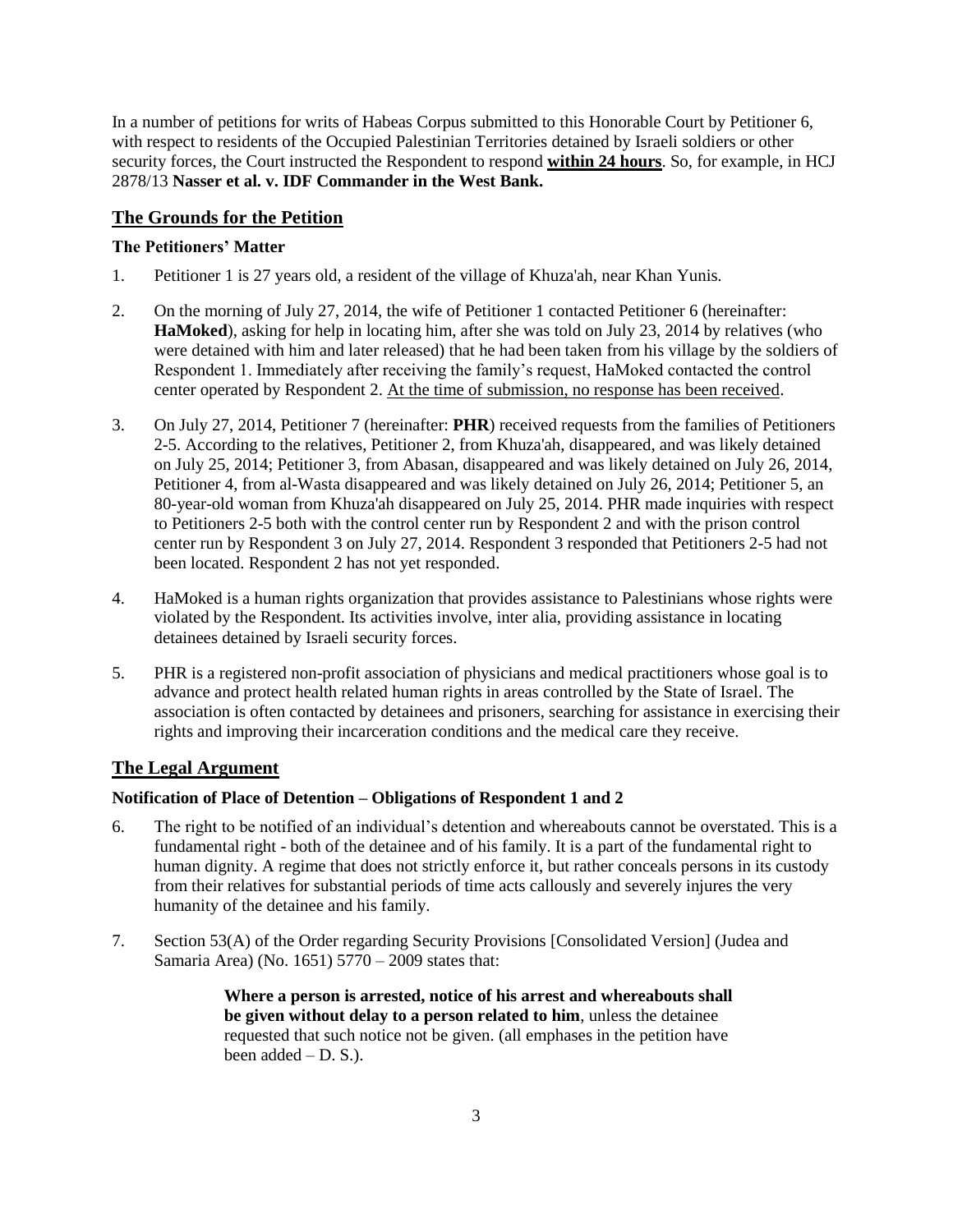8. The aforesaid right to receive notification has also been recognized as a fundamental right in the jurisprudence of this Honorable Court. As stated by Vice-President, M. Elon in HCJ 670/89 **Odeh et al. v. Commander of IDF Forces in Judea and Samaria,** IsrSC 43(4) 515, p. 517:

> The obligation to give such notification stems from the fundamental right a person who has been lawfully detained by the competent authorities has to have these authorities inform his relatives of his detention, so that they know what happened to their detained relative and how they can provide him with the necessary assistance to protect his liberty. **This is a natural right, deriving from human dignity and general principles of justice, and is afforded both to the detainee himself and to his relatives**.

- 9. In 1995, after the control center failed to fulfill its obligations, HaMoked filed a petition to the High Court of Justice (HCJ 6757/95 **Hirbawi et al. v. Commander of IDF Forces in Judea and Samaria**, (not reported, hereinafter: **Hirbawi**). Within the framework of these proceedings, the Supreme Court gave the effect of a judgment to an arrangement reached by the parties, as follows:
	- a. Upon the detention of a person who is a resident of the Area, **notification of his detention and place of detention will be delivered without delay** by telephone to a telephone number provided to the detaining official by the detainee.

The detaining official will give such telephone notification, and will record, in a form prepared for this purpose, the details of the notification he has given and the details of the person who received the notification.

**In the event that the detainee so requests, notification by telephone will also be given to a lawyer whose name and details will be provided by the detainee**. The detaining official will inform the detainee of his above right...

- b. **The IDF control center** (be it the control center or another body) **will receive from all bodies… updated information regarding the detention and place of detention of a detainee, once daily, so that the detainee may be located** in response to a written request from an external person or body.
- c. **The IDF control center will provide details from said information in response to written requests submitted by public organizations dealing with such matters** and/or in response to written requests submitted by counsel to the detainee or his family.

Following delivery of a written request, the requesting party may obtain the information by telephone.

10. In HCJ 8435/12, **Mahmoud Abu Sal v. Military Commander** (judgment dated August 22, 2013, hereinafter: **Abu Sal**), the Respondents (the same Respondents herein) said that work protocols at the control center have been revised to prevent situations in which detainees disappear. The new protocols are cited in Paragraph 4 of the Respondent's Response dated February 25, 2013: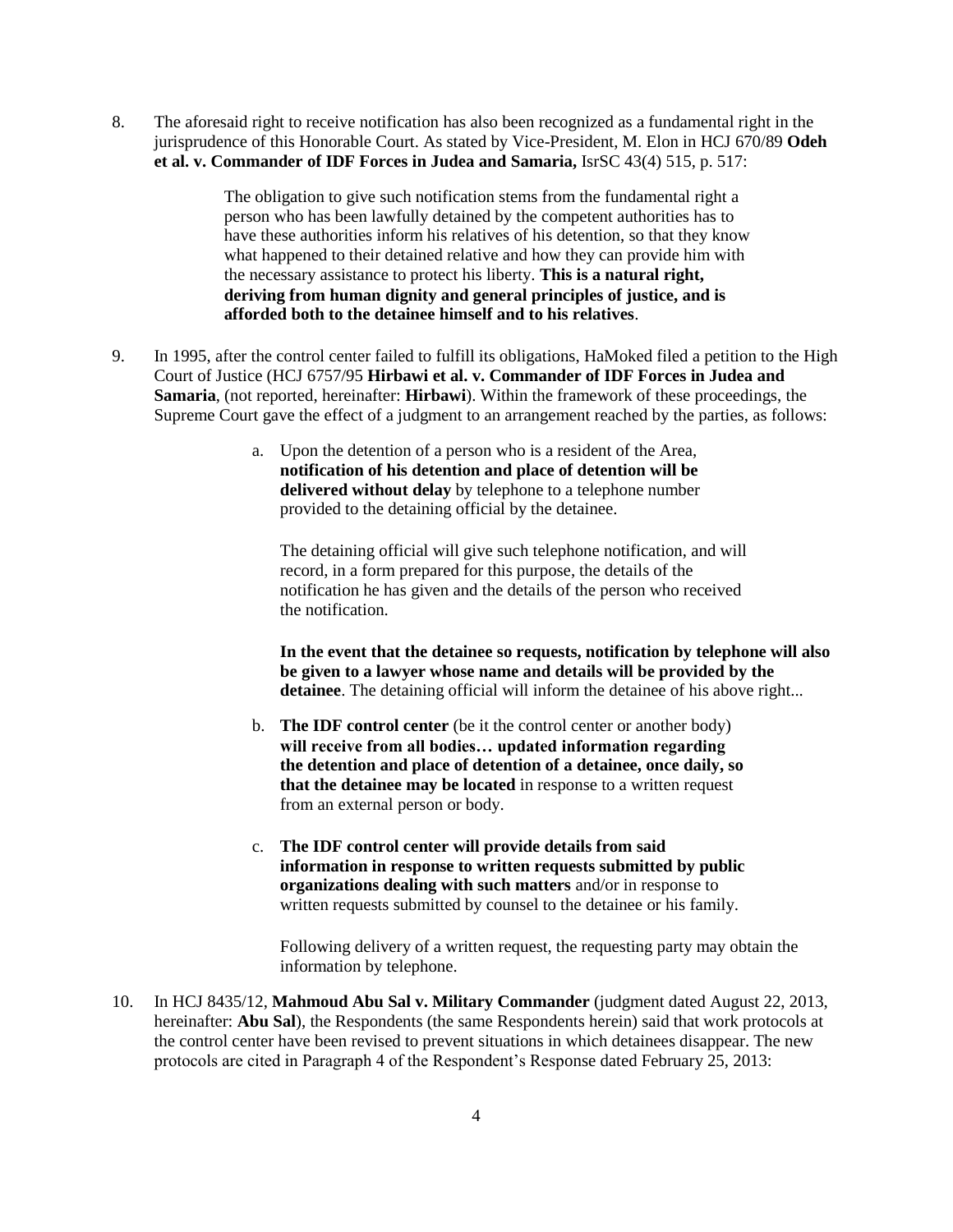**First**, it has been ordered that when a detainee has not been found to be in the custody of the IPS, the Israel Police or the command temporary holding facilities in the Judea and Samaria Area, inquiries will be made with the seven regional brigades in charge of the different sectors in the Judea and Samaria Area,. These brigades oversee the operation of the detaining military forces in the Judea and Samaria Area. Such inquiries will be made in order to ascertain whether the detainee had been detained by any of the regional brigades and has not yet been transferred to the agencies charged with holding detainees in the Judea and Samaria Area.

**Second**, following inquiries with the regional brigades, and if the detainee was not found to be held by one of them, inquiries will be made with military police officials in IDF commands (North, South and Central) to ascertain whether the detainee has been evacuated to a hospital in the sector overseen by one of the commands.

11. The Court made another determination in **Abu Sal**, expressed by Honorable Justice Arbel in Paragraph 7 of her opinion:

> There is no doubt that the error that led to the "disappearance" of a detainee must be thoroughly investigated. **The State, having detained a person by law, must notify his relatives of the fact that he was detained and where he is held**, so that the family knows that their relative has been detained and where he is held and may provide him with the assistance necessary to protect his liberty (para. 17).

- 12. Thus, it is the duty of Respondent 1 to notify the detainee's family of his detention and place of detention, whether by telephone or by any other means. It is the duty of Respondent 2 to maintain updated information concerning the detention and place of detention of each and every detainee. In support of this obligation, a mechanism was established to enable families to turn to organizations like HaMoked and PHR, as well as lawyers, in order to obtain updated information regarding the whereabouts of their loved ones through the control center.
- 13. The issue of detainee tracing and the functioning of the control center was also discussed in the decision of Honorable Registrar Boaz Okon in HCJ 9332/02 **Jarar v. Commander of IDF Forces**. In his decision, the Honorable Registrar writes:

The provision of information serves as a means of monitoring and control, but for a detainee, who, all of a sudden loses control of his life, it also has a humane significance. **The importance of the notification for the family whose relative disappeared "without explanation" cannot be overstated. Ensuring detention is public guarantees that the power to detain is not abused and prevents uncontrolled use of such power**. Indeed, the power of the state is immense, be its intentions as benevolent as they may be. Without notification, this power may go unchecked, even if its use is supported by security reasons. There are obvious risks attached to concessions or flexibility. Experience shows that excessive use of power, which is not uprooted promptly, creates a new reality. Power, unlike a boomerang, does not return once it is released. Therefore, the authority should exercise utmost diligence where the exercise of detention powers is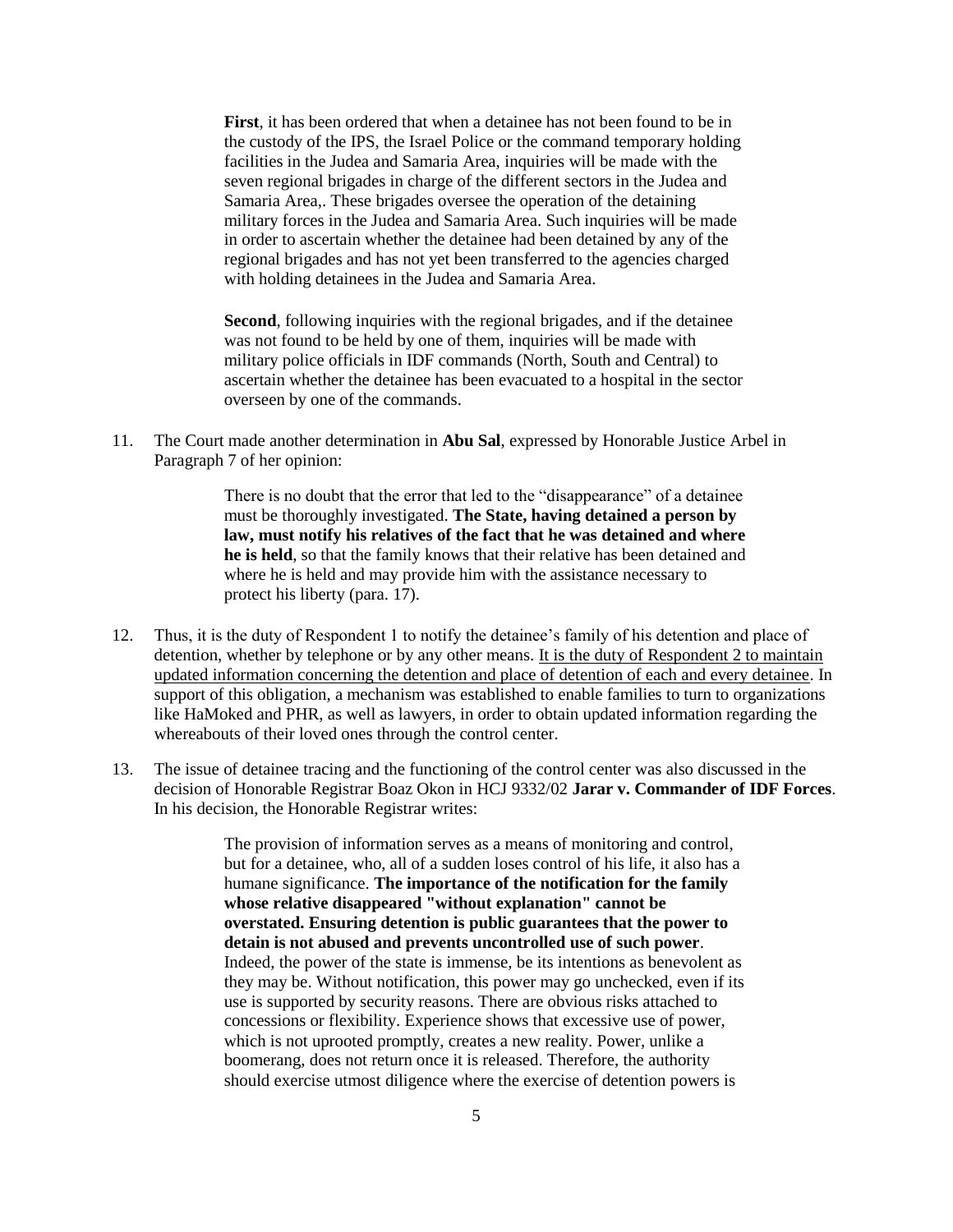## concerned. **This diligence requires immediate notification of the detention**.

14. Hence, the first two remedies sought herein, involving the Respondents' duty to give notification of the detention and whereabouts of a person and the duty of Respondent 2, through the control center, to maintain updated information concerning the detention and place of detention of each and every detainee held by any state authorities.

### **Keeping Record of the Petitioners in the Place of Detention**

- 15. It is self-evident that each and every detainee has the right to have his place of detention clearly known to all. Recording the detainee's presence in the place of detention is essential for exercising his rights. Only this allows his family and counsel to check with officials in charge of the place of detention on his status, medical condition, detention conditions, if and when he can be visited, etc. Only this allows them to act to ensure his rights as a detainee are upheld. The right of a detainee to be present during legal proceedings against him also depends on proper registration at the place of detention.
- 16. The failure to keep proper record of a detainee in the place of detention severely infringes upon his and his family's fundamental rights. A state authority which fails to strictly comply with the requirement to keep record of a detainee in the place of detention and to provide updated information based on such records, does not fulfill its obligations and abuses its power.
- 17. The obligation to keep a proper record of detainees is mandated by statute both with respect to detainees held by Respondent 3 and detainees held by Respondent 4.

#### **Keeping Record of Detainees Held by Respondent 3**

18. Due to the utmost importance attributed to the requirement to a keep record of a detainee in his place of detention, this obligation was established in primary legislation. Section 4 of the Prison Ordinance (New Version) 5732-1971 provides that:

> Upon admission of any person to prison, the chief warden shall have the prescribed particulars pertaining to such person recorded.

19. Chapter 5 of the Israel Prison Service Provisions (Section 5.06) provides:

### **An updated and precise record shall be kept in prison with respect to each prisoner held therein**…

#### **Keeping Record of Detainees Held by Respondent 4**

20. The provisions concerning the obligation to keep record of detainees held by Respondent 4 are stricter and farther reaching than those applicable to detainees held by Respondent 3. Section 3A(2) of the National Headquarters Orders March 12, 2001 entitled "Handling Detainees in the Detention Facility" provides:

> **A person shall not be held in a detention facility before the person in charge of the investigation or the detention notifies his family** of the detention, and before an officer interviews him and advises him of his right to contact a lawyer.